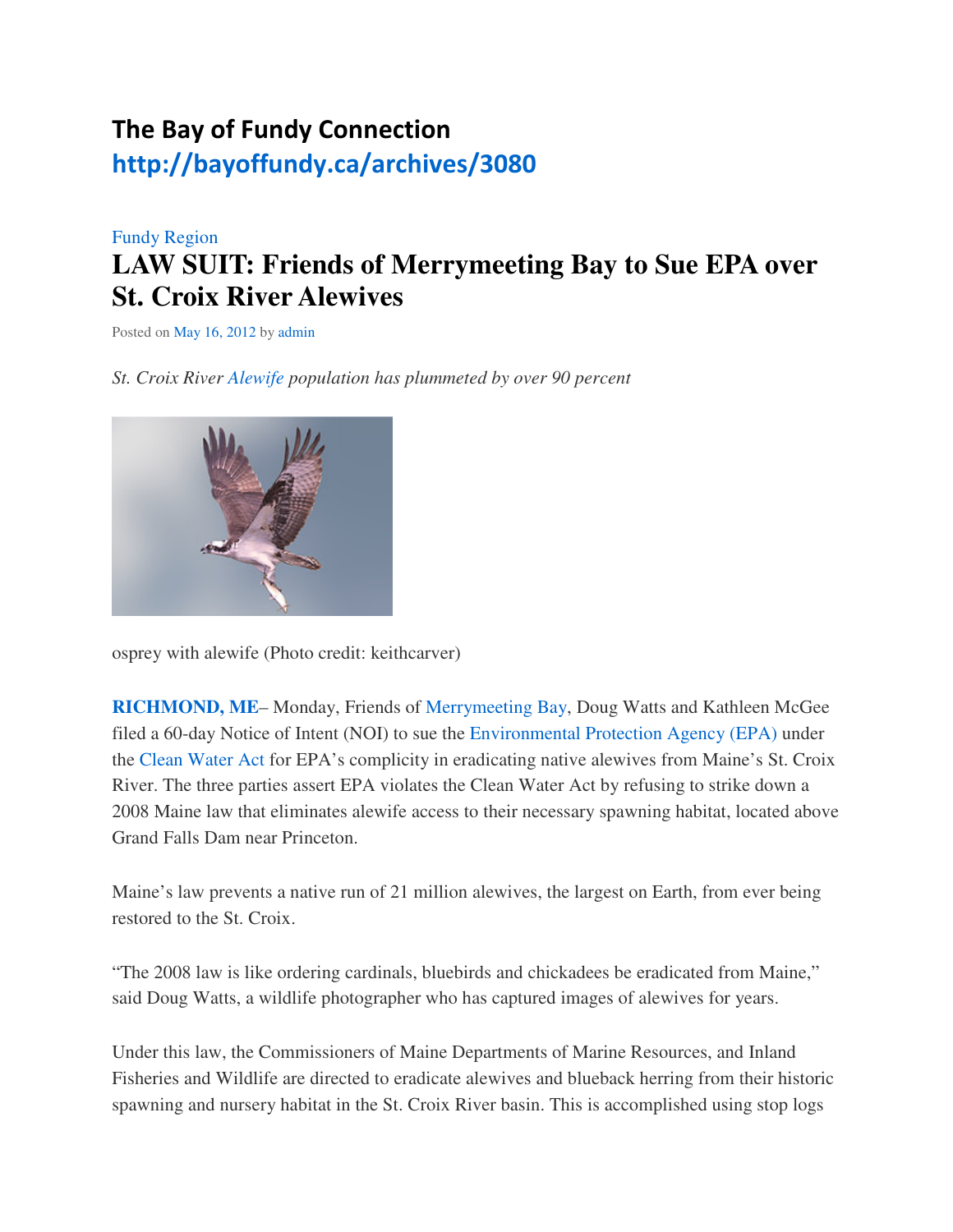to block the dam's fishway, installed some years ago and paid for by US Fish and Wildlife Service.

"What the Maine legislature did in response to a few shrill voices is absolutely unconscionable and in total violation of the Clean Water Act," said Ed Friedman, Chairman of Friends of Merrymeeting Bay, one of the plaintiffs. "By ignoring this, the EPA has only added insult to injury. Neither fish species dependent on river herring, nor the endangered Gulf of Maine ground-fishing industry can afford the continued collapse of St. Croix alewives. We need healthy rivers to maintain a healthy Gulf and alewives make that connection."

Earlier this year, U.S. Federal District Court Judge Nancy Torreson dismissed a complaint brought by the same parties directed at the State of Maine. There the plaintiffs challenged the 2008 Alewife law arguing Maine law was preempted by the federal Clean Water Act. In her decision, Judge Torreson stated, "The CWA is structured to provide an administrative process for working out any conflicts between a state law and the CWA, and the citizen suit provision provides a safety net for correcting any administrative missteps that might occur along the way. This process must be given a chance to work."

Since the original law suit was filed, the National Marine Fisheries Service began an evaluation of whether to list alewives as "threatened" under the Endangered Species Act.

The three parties, represented by Earthjustice attorneys Roger Fleming and Erica Fuller, claim the EPA has ignored their non-discretionary duty to review a *de facto* water classification/quality change made when Maine blocked the river off to alewives and other native fish. States are required to submit water quality classification changes to the EPA for approval prior to the change becoming effective.

"Good law is based on sound fact," said Fleming. "Maine misses on both counts here and the EPA is shirking its obligation to veto Maine's action."

This case specifically challenges, via the EPA's failure to act, the 2008 Maine law ordering Maine fish and wildlife officials to prevent alewives from migrating past the Grand Falls Dam. The law was put in place at the request of sport fishermen who catch non-native species of bass in the St. Croix watershed and mistakenly believe alewives negatively affect their fishery. Prior to the implementation of a similar law in 1995, the St. Croix River contained perhaps the largest population of alewives in North America and now only a small remnant remains. Elimination of a pre-existing river use (alewives) is illegal under the CWA.